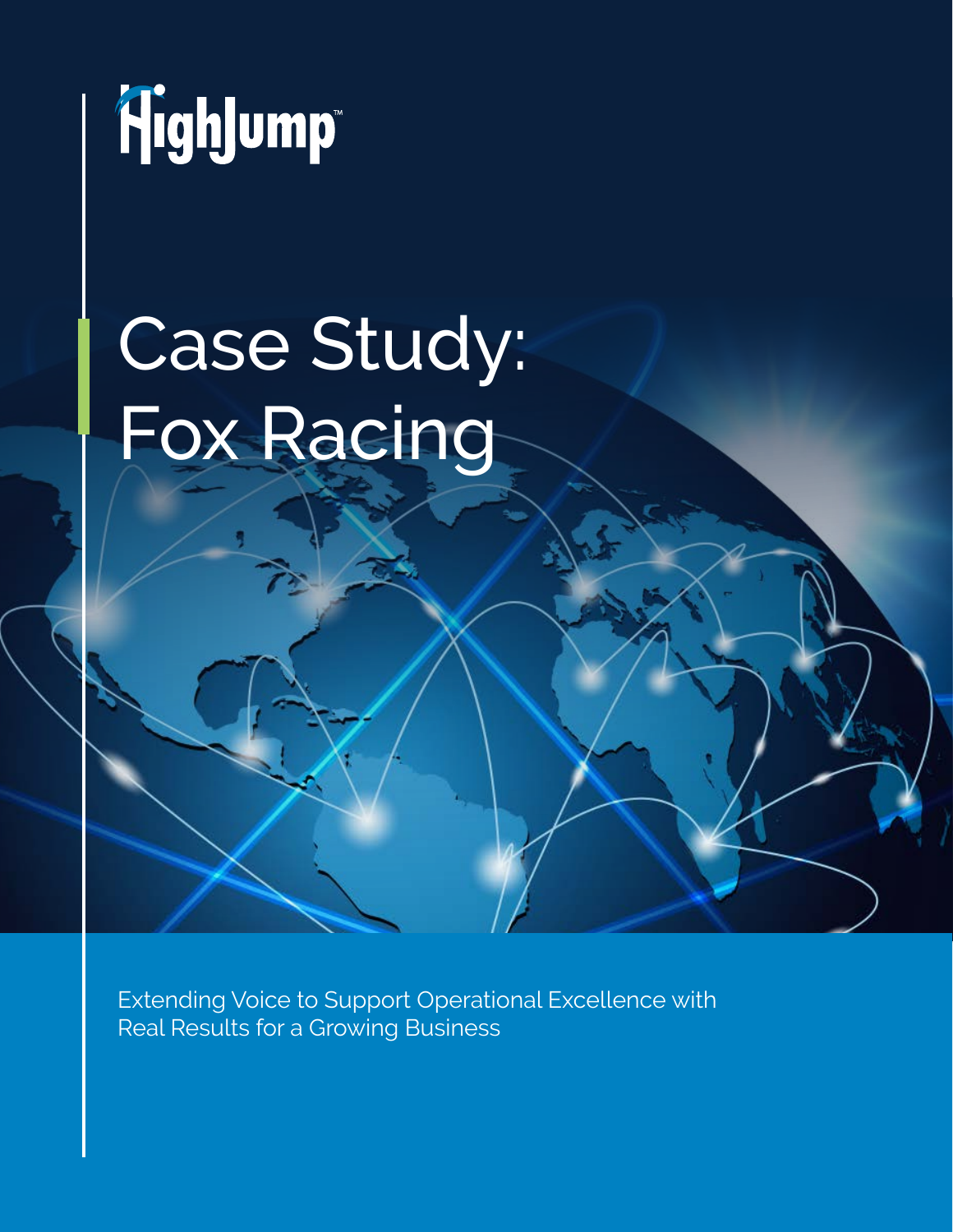#### **Case Study: Fox Racing**

Founded in 1974, the Fox brand is the most recognized and best-selling brand of motocross apparel in the world today. Headquartered in Morgan Hill, California, with additional offices in Irvine, California, Calgary, Alberta, Canada and Barcelona, Spain, Fox Racing built its business by developing clothing for the highintensity, physically demanding sport of motocross.

Since its founding three decades ago, Fox Racing has become an international leader in the youth lifestyle clothing market, with its famous Fox Head logo seen worldwide. In recent years, the company has expanded into surfing, wakeboarding and mountain biking apparel, and has grown to support a significant internet business, as well as having a retail presence in major department stores.

To support continued growth, Fox made the decision to implement Vocollect Voice® to help improve its overall quality as a distribution operation, not just to achieve their productivity and quality goals. The results of implementing voice technology across multiple distribution workflows were significant bottom-line and performance improvements. In turn, these business operations improvements resulted in the company being able to support tremendous growth, both internationally and in Fox's burgeoning e-commerce business.

Distribution leaders looking to improve productivity and performance will want to understand the success Fox Racing has had with voice, and companies that are

*"By interleaving replenishment and cycle-counting, we have seen a 20-25 percent increase in productivity, moving from putting away 25-27 lines per hour with RF scanning to approximately 35 lines per hour with voice."*

**- Robby Dhesi, Vice President of Operations, Fox Head, Inc.**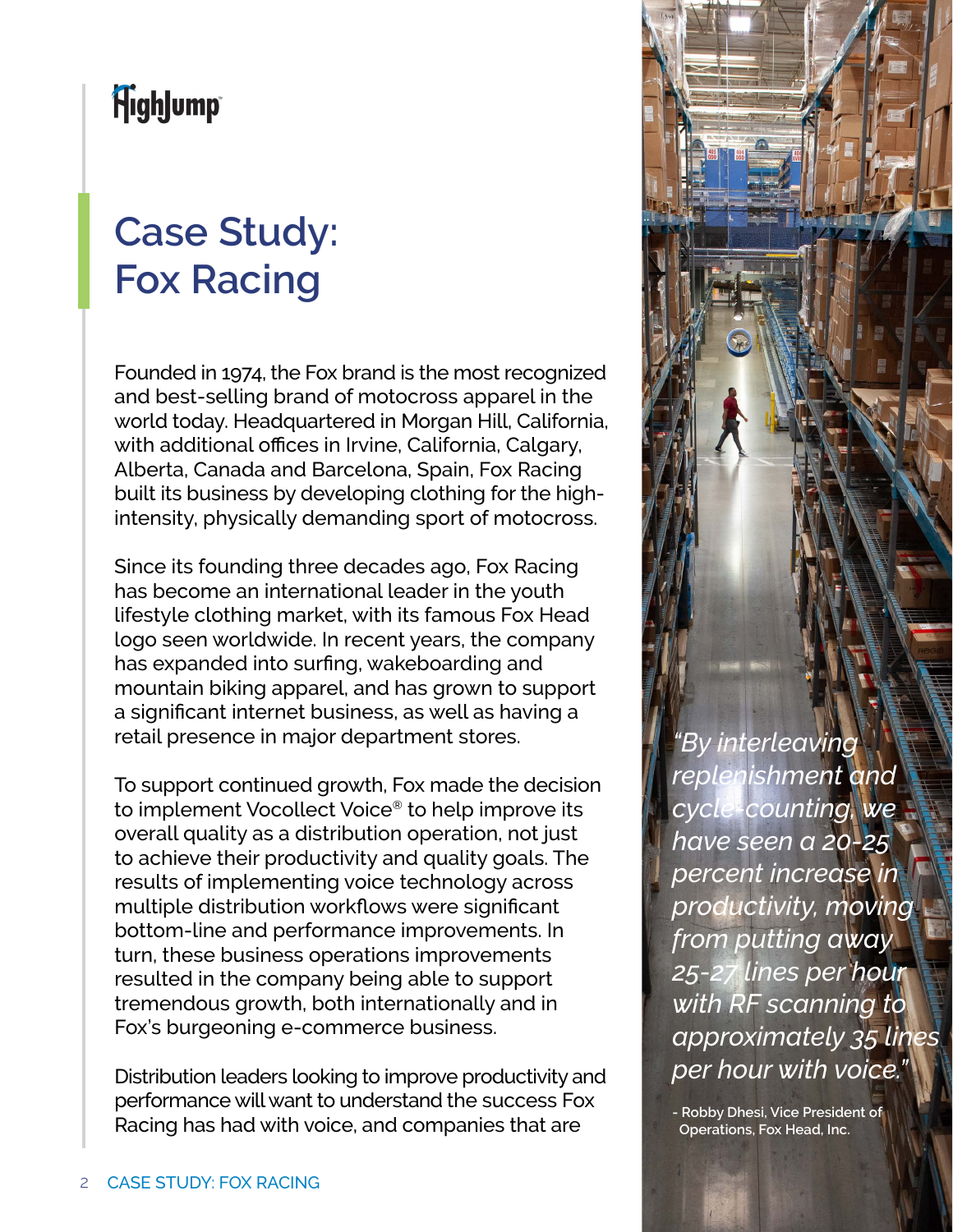# HighJump

already using voice for picking will want to understand Fox's perspective on the value of voice for many other workflows.

## **Challenge at Fox**

With the addition of new product lines and rapid volume growth, Fox's business had reached the point where additional growth could not be supported with its current systems. "We simply did not have the bandwidth to keep pace with the growth or to continue meeting the commitments we had made to our customers. We had been using paper and labels in our picking operation, and RF scanning for putaway and replenishment. We discovered that our paper-based picking system sub-optimized both productivity and accuracy and our RF technology had a number of moving parts that seemed to affect reliability," said Robby Dhesi, Vice President of Operations at Fox.

Working with technology partner HighJump, leadership at Fox identified the following as priority challenges that they wanted to addressed with voice:

- Keeping pace with a highly fluctuating order volume
- Difficulty in planning distribution staffing because of fluctuating order volumes
- Recurring cost of RF equipment replacements
- Long worker training times and 'pilot error'

# **The Investigation of Voice**

For picking, Fox investigated a variety of technologies. The company found RF scanning that couldn't deliver the desired productivity gains, and pick-to-light couldn't deliver the flexibility or accuracy. For example, picking



#### Quick Facts



#### **5 DISTRIBUTION CENTERS**



#### MORE THAN 35,000 SKUS



**HIGHJUMP™ SOLUTIONS** HighJump Warehouse Advantage HighJump Voice

*"We find voice devices are more stable than RF devices; I don't plan on replacing our Vocollect talkman devices for about five more years."*

**- Robby Dhesi, Vice President of Operations, Fox Head, Inc.**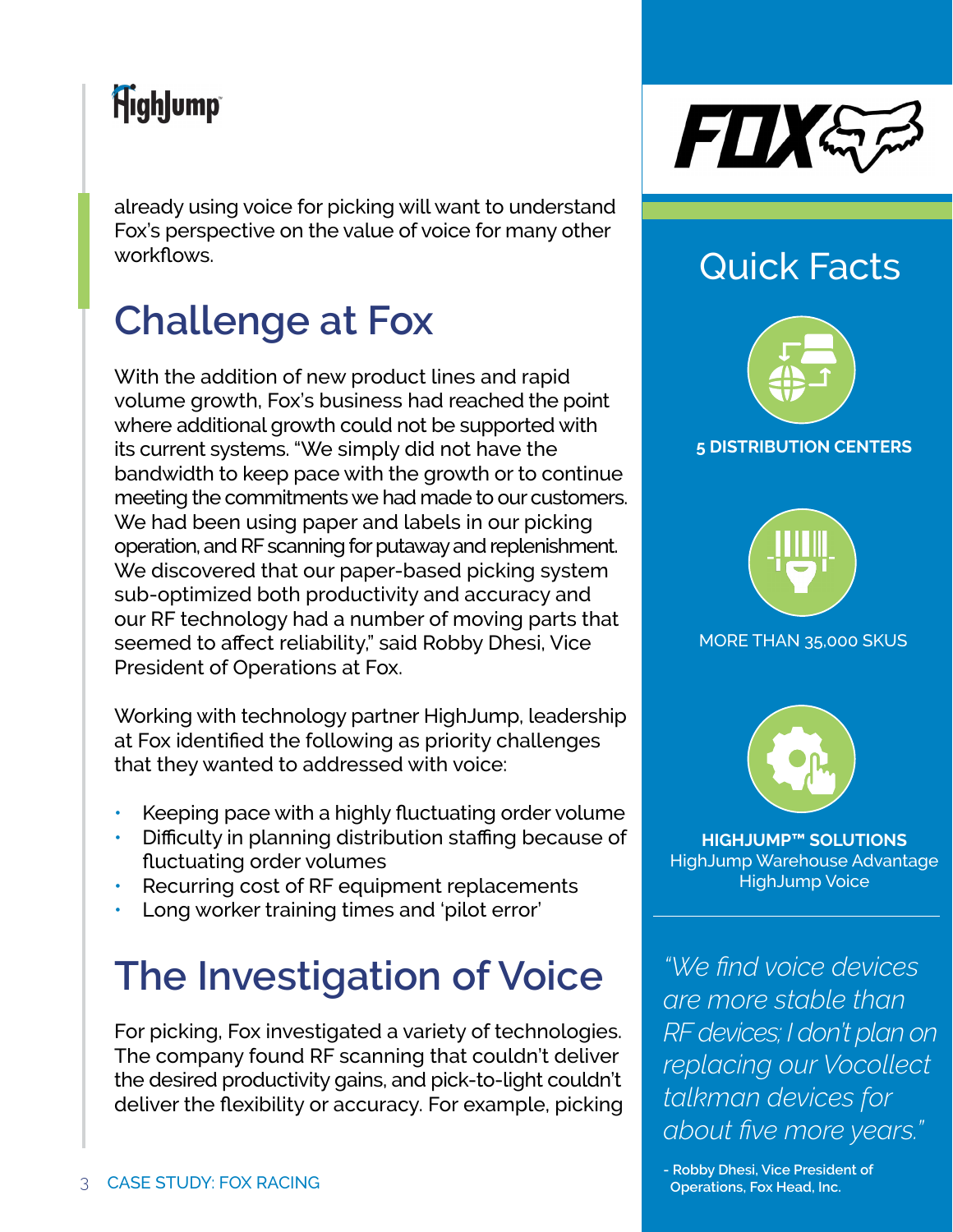a size-15 boot with an RF gun was difficult; a hands-free operation was needed to give the worker greater freedom of operation. After deciding on a voice solution, Fox investigated a variety of voice providers, and determined that Vocollect could best deliver the proven business stability and results for the long haul. After setting up a one hour test comparing voice to paper on pick-to-tote and cart-picking, senior management was sold on Vocollect Voice. With the thorough analysis of their options complete, Fox began implementing Vocollect Voice for picking in its Morgan Hill and Gilroy, California distribution centers.

# **Picking and Beyond**

With integration support from HighJump, Fox embarked on a journey toward operational excellence that has become a true distribution success story. With the demands of processing more than 35,000 SKUs across multiple channels of operation, voice has proven a catalyst for company growth, helping Fox to address a wide variety of challenges to the business.

With a tremendous and rapid improvement in productivity and accuracy in picking through voice, Robby Dhesi and his team immediately saw a gold mine – why not further leverage this investment in the voice system and see how it could affect productivity across other workflows such as cycle-counting and replenishment? If they could generate as much as a 15 percent improvement in productivity in additional tasks beyond picking, they could see a clear path to keep expanding their market reach around the world. Further, if they could transition as much as possible from RF scanning to strictly voice, they would likely generate even more benefits and improvements. For example, oftentimes there are benefits to be gained by a boost in worker satisfaction as employees recognize the investment



*"The decision to go with Vocollect was solidified when we were able to setup a live demo with our warehouse staff and our SKUs. To see the effect voice could have in our own warehouse was an exciting and eye-opening experience.*

**- Robby Dhesi, Vice President of Operations, Fox Head, Inc.**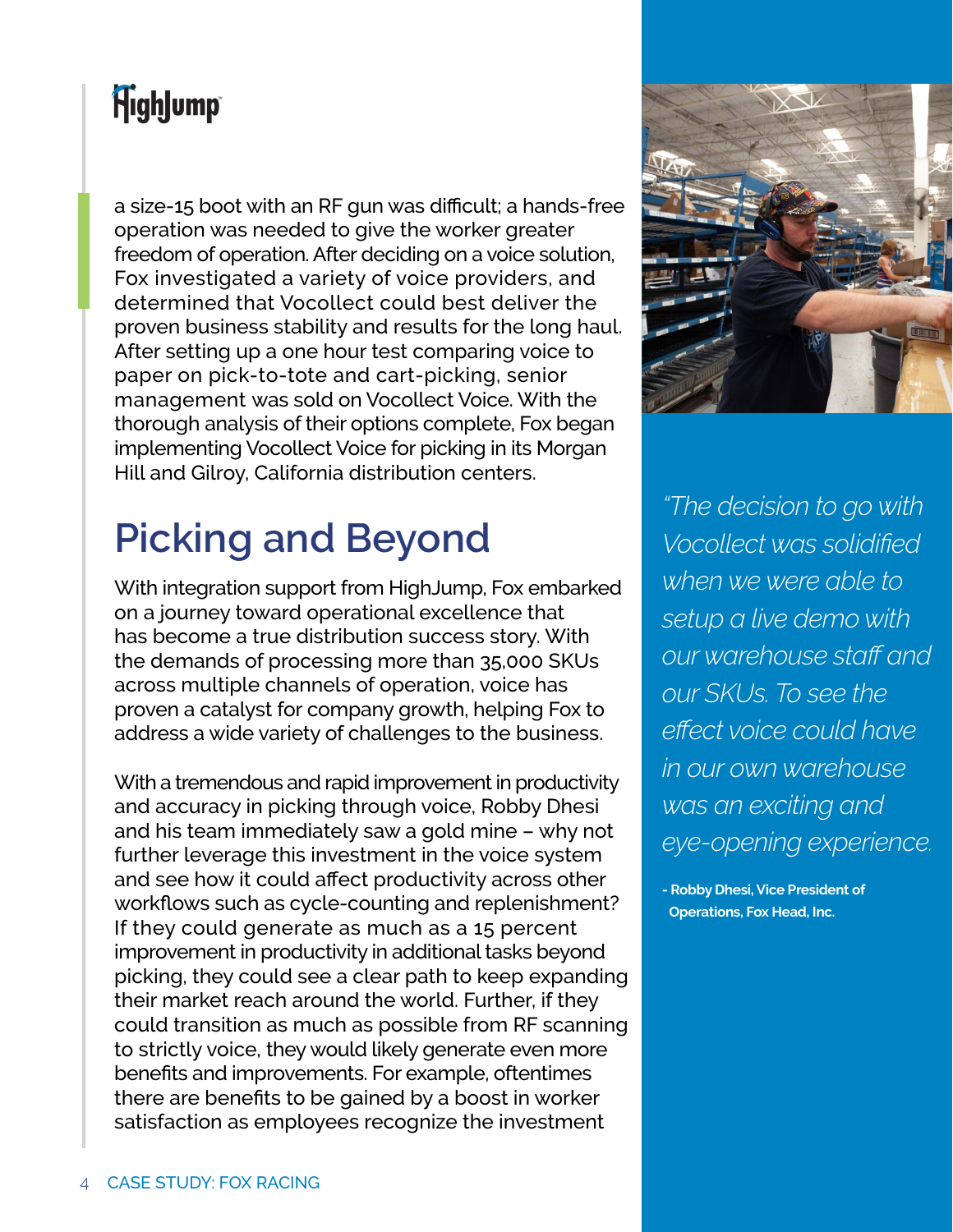the company is making in helping them succeed in meeting productivity and accuracy goals.

# **Cycle Counting and Replenishment**

"No matter how good we got at picking with voice, our pickers were waiting too often for the next order/cart to get to their station. Prior to implementing voice, our cycle-counting was performed as a full-time function using RF scanning every three months, with only 60 percent accuracy. Part of this was because the workers could become fatigued from counting items full-time," said Dhesi.

With the in-line method, Fox's WMS calculated when to turn cycle-counts on and off, based on order volume. The goal was to eliminate worker idle time. When picking personnel were standing idly by awaiting an order, a mandatory 90 day scheduled cycle-count would then be triggered. The pickers then read the aisle where they were currently standing and they were then directed to cyclecount any location that had not been counted in 90 days. Fox now performs less than 10 percent of scheduled cyclecounts in the normal 90-day cycle, because most locations have already been counted opportunistically.

For replenishment, Fox now has a dynamic slotting function embedded into the voice system. Workers put items into bins three to four times a day, because while they have 35,000 total SKUs, they only have forward pick faces for 19,000 SKUs. Dynamic slotting allows them to shorten the travel path for picking and replenishment. If a worker goes to pick a bin and it is empty, or he has run out of pick bins within a given class (such as hats), voice directs the worker to a dynamic aisle where he can say where he is, and the WMS will pick a dynamic slot for the product. The user just says, "I am in Alpha One" – there is no need to say the complete location.

#### **Additional Benefits of Voice**

With voice, Fox has found it easier to make changes faster than with RF scanning. Processes with up to a certain level of sophistication are easy to test and migrate into production. Training is now conducted within a window of hours or even minutes – including the process changes. Voice has essentially liberated the team from RF scanning in many Fox processes. "Having a computer, a scanner, a monitor... those are all hardware pieces that can fail. No matter what system we had, every three years I was replacing computers at work stations. So the transition to voice was very cost-effective for us on many fronts," said Dhesi.

In addition, the hands-free/eyes-free functionality of voice fits well with Fox facilities. A worker now opens a case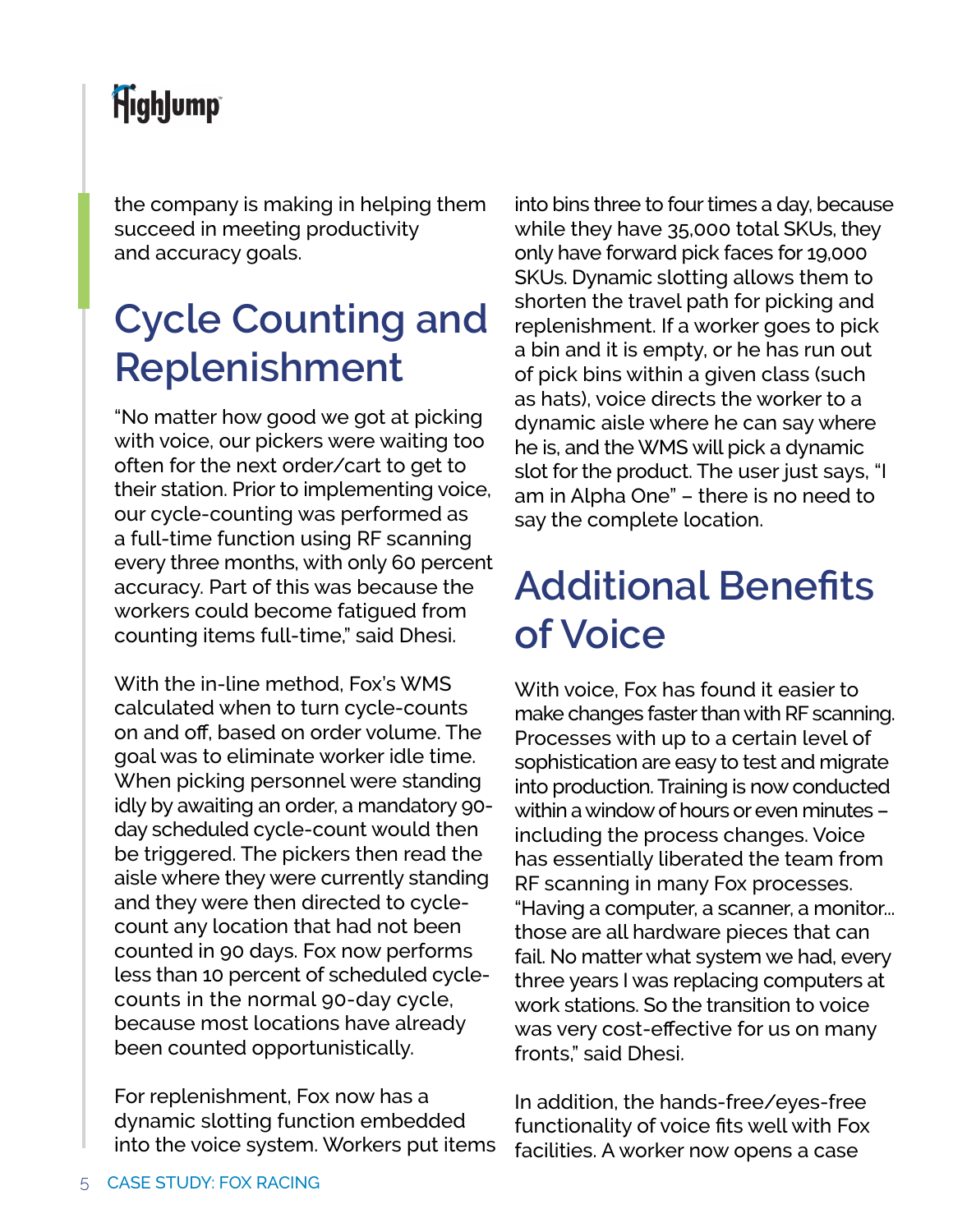and drops the contents into the pick bins, so having both hands free saves time and improves safety. With having to pick up an RF scanning gun from the holster, scan the item, put the gun back in the holster, and grab the case – there are countless superfluous touches that the team at Fox can now bypass. Finally, the simple nature of using voice also helps to insulate users from changes to the system.

For example, Fox recently migrated from a homegrown ERP to SAP® and although there were some changes to the High Jump® WMS, the voice users were never affected.

#### **European Operations and Voice**

"Using voice for receiving has been a tremendous asset for our European operation, which has a 50,000 square foot distribution center. In North America, customers order the product first and then tell a company whether they want it or not. In Europe, customers commit to items way ahead of production. Fully 90 percent of the volume in Europe is from orders that come in before the purchase order has been placed for the order. Using voice for receiving helps us pre-book multiple orders and schedule the necessary picking and receiving," said Dhesi. Another benefit of voice that Fox has

experienced has been the significant reduction in new employee training time. Dhesi and his team needed a quality process that would be easy to train and simple to use. With RF, training time was approximately 12 hours. This has been reduced to 1.5 hours with voice.

While the benefits seen at the individual process level have been significant, ultimately Fox instituted voice because of its ability to help them improve their overall quality as a distribution operation, not just to achieve their productivity and quality goals. In an effort to monitor this quality, the Fox voice system also allows managers to turn on logging when there are issues – logging anywhere from eight hours to a week to ensure the issue is fully documented. This allows any issues that arise to be addressed swiftly before they become larger and more complex. For immediate user issues, the Fox voice system allows a supervisor to launch a dialog box of what the user is being prompted to do.

#### **The Future**

In the future, Fox is looking to develop a voice solution to guide workers through the packing process. When it comes to the packing workflow, it is true that not one size fits all. In the past, Fox's packing process was simple: Workers picked directly into a carton, the carton traveled to a packing station where its weight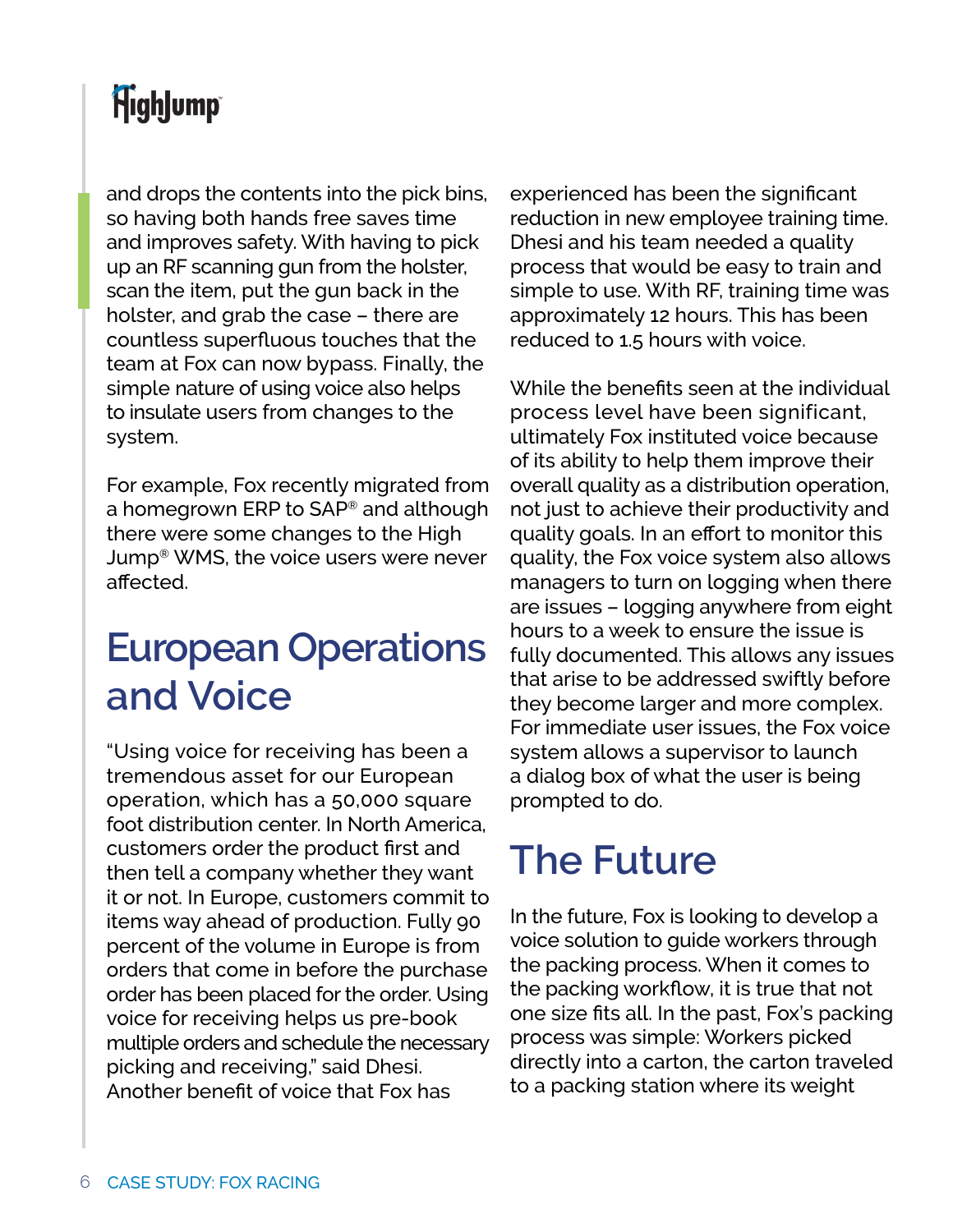was verified, it received shipping and packing labels, and out the door it went. Today Fox's retailers and direct customers, however, have many more requirements. These days a packing station worker could have to tag, ticket, remove bags, sensor, put on a customer ticket, hang garments, or do a special kind of folding – all information that is displayed on the monitor for the packer.

With the increased demands at the packing station, Dhesi and his team have estimated that voice for packing will help eliminate as much as 20 percent of unnecessary worker movement, helping them better meet their seasonal order demands with an existing workforce. "Voice enables the highest level of accuracy and detail required for e-commerce, catalog and mail order operations to maintain top-level customer service. The superior accuracy we know we will gain also will reduce the cost of returns," said Dhesi.

#### **Figure 1: Summary of Statistics for Fox Racing**

| <b>Picking Productivity</b>                     | 50% improvement                                                            |
|-------------------------------------------------|----------------------------------------------------------------------------|
| Accuracy                                        | 82% 99.9999%                                                               |
| <b>Training Time</b>                            | One day <b>Determinate 1.5</b> hours for full worker productivity by Day 2 |
| Labor                                           | 35 selectors before voice <b>35</b> selectors after voice                  |
| <b>Dedicated Cycle-Counters</b>                 | 4 before voice <b>with a</b> 1 after voice                                 |
| Putaway                                         | 25-27 lines/hour with scanning <b>manniturity</b> 35 lines/hour with voice |
| <b>Interleaving Picking with Cycle-Counting</b> | 35% improvement                                                            |
| <b>Worker Satisfaction</b>                      | Greatly improved                                                           |
| <b>ROI</b>                                      | 6 months (6 less than projected)                                           |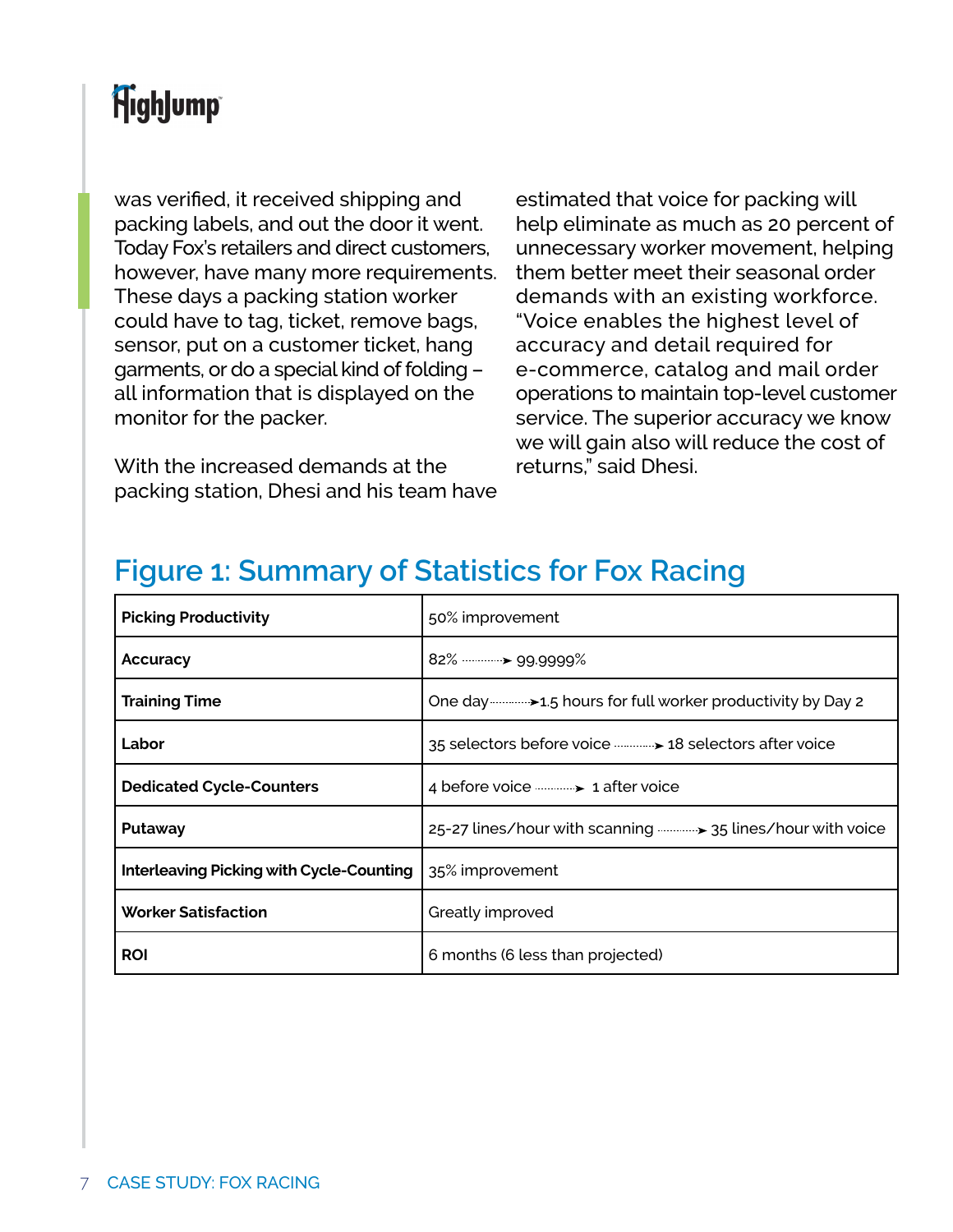# HighJump



#### **Figure 2: Picking Statistics for Fox Racing**

#### **Figure 3: Staffing Statistics for Fox Racing**